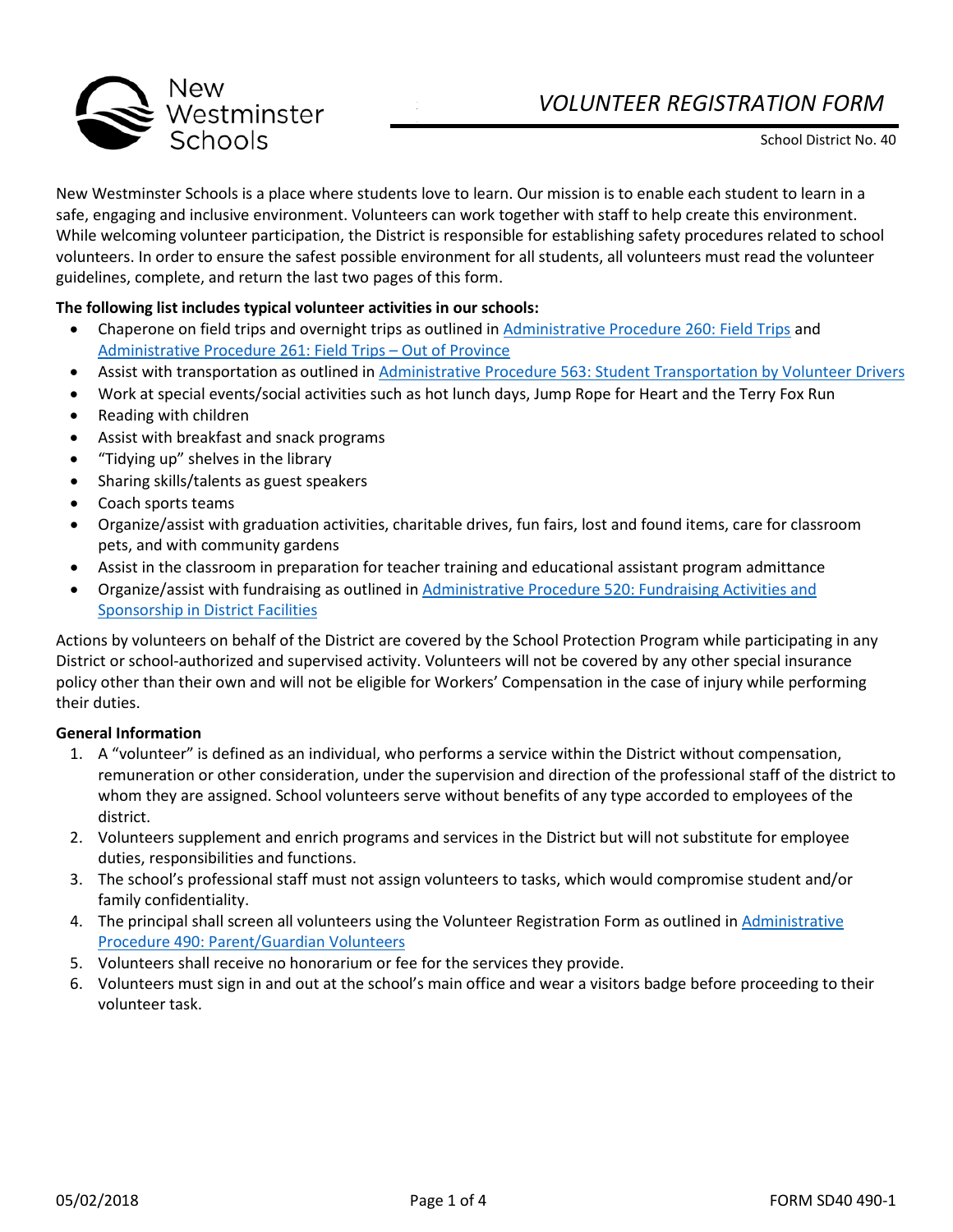

# *VOLUNTEER REGISTRATION FORM*

School District No. 40

- 7. Volunteers must always:
	- a. Follow School and District Codes of Conduct.
	- b. Use appropriate language.
	- c. Have no authority in disciplinary matters. The volunteer should look to the teacher for direction and guidance.
	- d. Be prompt and dependable. Should an illness or an emergency occur, please notify the school's main office of your planned absence.
	- e. Serve as positive role models for students.
	- f. Maintain strict confidentiality regarding any information about a student of any school-related incident
- 8. Volunteers will not be asked to assume responsibility for an entire class in the absence of District supervising staff.
- 9. If a volunteer is injured while on school premises or providing volunteer services, they must report the injury to the Principal or school first aid attendant.
- 10. Any issues that may arise regarding a volunteer's performance will be referred to the Principal.
- 11. If a volunteer has any concerns about the safety or welfare of a child, they should immediately report their concern to the school principal.

## **Departure and Dismissal**

Although the School District is not limited to the reasons below, volunteer applications may be denied or rescinded for the following reasons:

- breach of confidentiality concerning students or other privileged information;
- unlawful conduct or breach of School District or school site rules and regulations;
- physical or emotional stress which incapacitates the volunteer;
- inability to cooperate and work effectively with site staff and students;
- jeopardizing the security or safety of a school, facility, themselves, a student or staff member;
- erratic or unreliable attendance or behaviour;
- sexual misconduct;
- providing falsified information on the Volunteer Registration Form;
- establishing an inappropriate relationships with youth/staff; and
- criminal charges or conviction of a crime.

## **Criminal Record Check (as outlined i[n Administrative Procedure 400 A: Criminal Record Search\)](https://newwestschools.ca/wp-content/uploads/2017/11/Criminal-Record-Search.pdf)**

In order to protect the safety and security of students, volunteers who complete the following duties must have a Criminal Record Check:

## *Overnight trips, coaching not under the direct supervision of a teacher, regular volunteering throughout the year, involving significant direct contact with students, and/or one to one student interactions.*

Volunteers, who reside in New Westminster, must submit to a background Police Information Check with Vulnerable Sector Screening (PIC-VS) with the New Westminster Police Department online at

[http://www.nwpolice.org/services/police-information-check/.](http://www.nwpolice.org/services/police-information-check/) If you are not a resident of New Westminster, you must contact your local police or RCMP department. The principal will provide a letter, on school letterhead, stating that the volunteer will be working in a volunteer capacity and that a Criminal Record Check is required.

- Criminal Record Checks will be reviewed and kept on file at the school. If you plan to volunteer in more than one school, you will need to notify the second school that a volunteer registration form and Criminal Record Check is on already on file.
- Criminal Record Checks will be valid for five years after date of issue.
- The School District reserves the right to refuse a school volunteer position based on what it deems to be an unsatisfactory Criminal Record Check.
- Parents must provide a receipt to the school for reimbursement for a Criminal Record Check.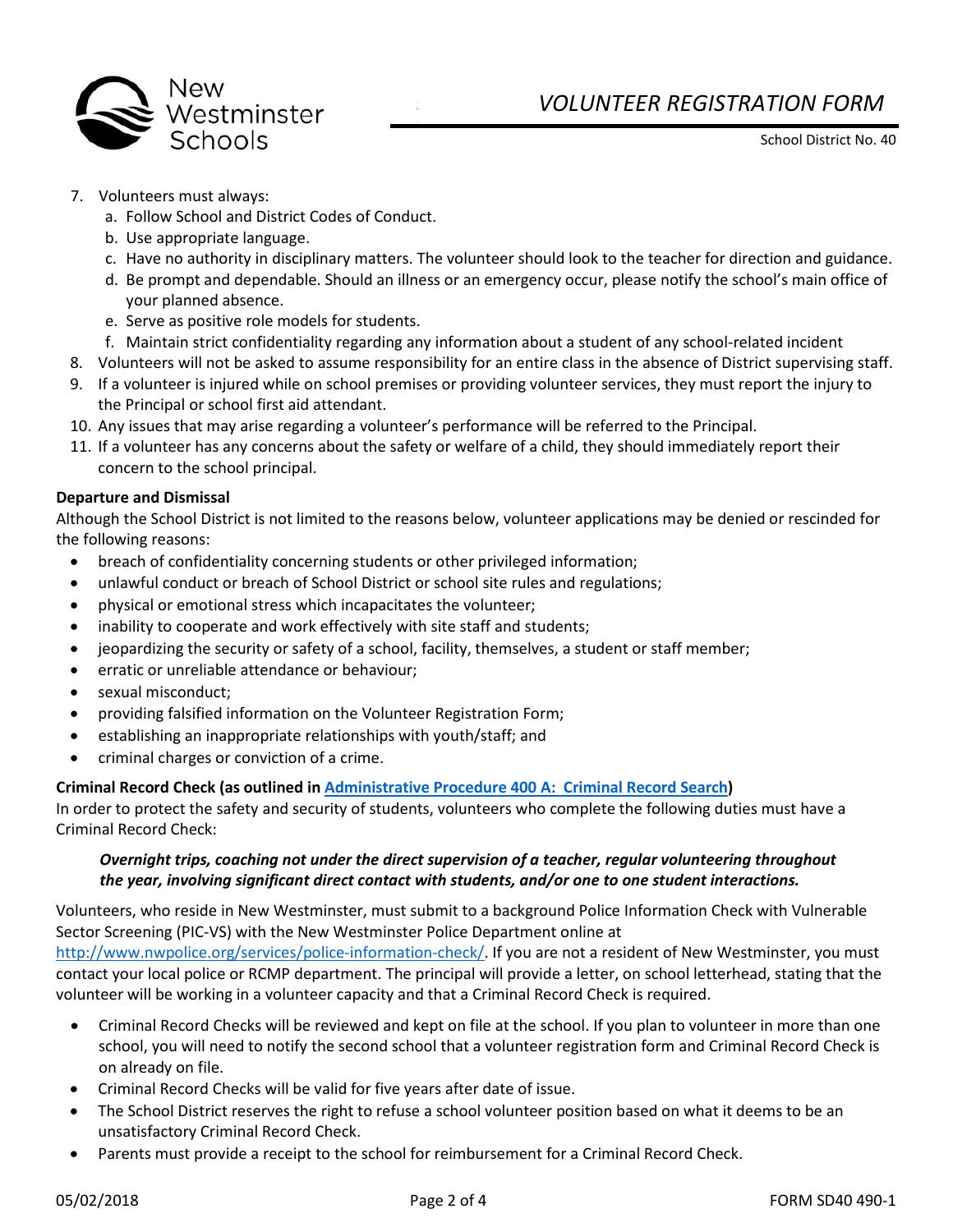

# *VOLUNTEER REGISTRATION FORM*

School District No. 40

## *Return this signed form to the school*

| Have you ever been convicted or given an absolute or conditional discharge<br>1.<br>on a criminal offence?                                                                                                                                                                                                    | $\Box$ Yes<br>No        |  |  |
|---------------------------------------------------------------------------------------------------------------------------------------------------------------------------------------------------------------------------------------------------------------------------------------------------------------|-------------------------|--|--|
| 2. Are there currently any outstanding criminal charges against you?<br>Note: A criminal charge or conviction will not automatically exclude you from volunteer opportunities.<br>The nature of your involvement as a volunteer and the circumstances related to the charge or conviction will be considered. | $\Box$ Yes<br>No        |  |  |
| Do you know of any reason why you should not be involved in a capacity in<br>3.<br>which you are/will be with children?                                                                                                                                                                                       | $\Box$ Yes<br><b>No</b> |  |  |
| Provide the names and telephone numbers of two references:<br>4.                                                                                                                                                                                                                                              |                         |  |  |
|                                                                                                                                                                                                                                                                                                               |                         |  |  |
|                                                                                                                                                                                                                                                                                                               |                         |  |  |

## **Requirements for Criminal Record Check:**

- Overnight trips
- Coaching not under direct supervision of teacher
- Regular volunteering throughout the year, involving significant direct contact with students
- One to one student interactions

Have you completed a Criminal Record check within the past five years for the school district?

☐ Yes If yes, please provide date when Criminal Record Check was obtained and to whom it was submitted.

No If no, please complete a Criminal Record Check.